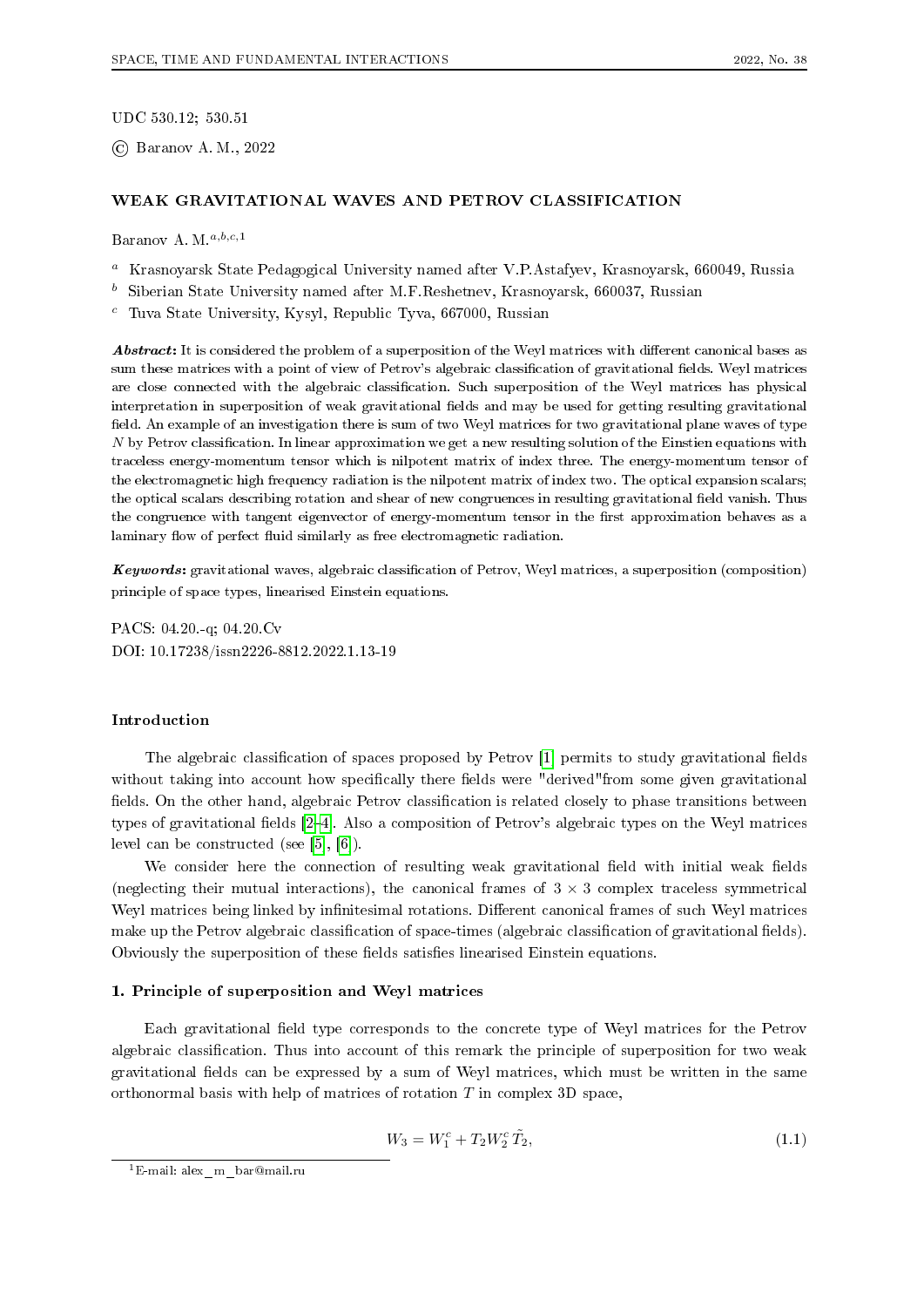where  $W^c$  is the Weyl matrix in canonical form, and T is an orthonormal complex matrix,  $T^{-1} = \tilde{T}$  is a transposed matrix.

It is known orthonormal complex matrix always is represented as (see [7])

$$
T = R \exp(i K),
$$

where *i* is an imaginary unit,  $i^2 = -1$ , R is an orthonormal real matrix and K is an antisymmetric real matrix,  $\tilde{K} = -K$ .

Matrix T is connected with the Lorents transformation in 4D tangent space in the form of (see [8])

$$
T_{ik} = 2\Omega_k^{\alpha\beta} L_{i\alpha} L_{0\beta}; \qquad \alpha, \beta = 0, 1, 2, 3;
$$
  

$$
\Omega_k^{\alpha\beta} = \delta_{[k}^{\alpha} \delta_{0]}^{\beta} - \frac{i}{2} \varepsilon_{kmn} \delta_m^{\alpha} \delta_n^{\beta}; \qquad k, m, n = 1, 2, 3.
$$
 (1.2)

where  $\delta_\alpha^\beta$  is Kronecker symbol;  $\varepsilon_{k,m,n}$  is 3D Levi-Civita symbol, square brackets denote antisymmetrisation (symmetrisation will be expressed as  $(a b)$ ).

Weyl matrix can be now written in the form

$$
W_{i\,k} = W_{k\,0\,j\,0} = \frac{1}{2} \Omega_k^{\alpha\,\beta} \Omega_j^{\gamma\,\delta} W_{\alpha\beta\gamma\delta},\tag{1.3}
$$

where

$$
\stackrel{(+)}{W}_{\alpha\beta\gamma\delta} = W_{\alpha\beta\gamma\delta} - i W_{\alpha\beta\gamma\delta}^*
$$

is the self dual Weyl tensor with

$$
W_{\alpha\beta\gamma\delta}^{(+)} = i W_{\alpha\beta\gamma\delta},
$$

and

$$
W^{\;\ast}_{\alpha\beta\gamma\delta}=\frac{1}{2}\,\varepsilon_{\alpha\beta\mu\nu}\,W_{\mu\nu\gamma\delta}
$$

is the dual Weyl tensor; the duality operation marks as  $*$ ,  $\varepsilon_{\alpha\beta\mu\nu}$  is 4D Levi-Civita symbol.

The Weyl conformal curvature tensor can be written as

$$
W_{\alpha\beta\gamma\delta} = R_{\alpha\beta\gamma\delta} + R_{\gamma[\alpha}g_{\beta]\delta} - R_{\delta[\alpha}g_{\beta]\gamma} + \frac{1}{3}R g_{\gamma[\alpha}g_{\beta]\delta}.
$$
\n(1.4)

where  $R_{\alpha\beta\gamma\delta}$  is the Riemann tensor of cuvature;  $R_{\alpha\beta}$  is the Ricci tensor; R is the scalar curvature, and  $g_{\alpha\beta}$  is a metrical tensor connected closely with a space-time metric which is a quadric form

$$
ds^2 = g_{\alpha\beta} dx^{\alpha} dx^{\beta}.
$$
 (1.5)

The Weyl tensor (1.4) is a base of a construction of  $3 \times 3$  complex traceless symmetrical Weyl matrices with a help of mapping (6).

The set of orthonormal matrices T as functions of complex parameters  $(\varphi_i) = (\varphi_1, \varphi_2, \varphi_3)$  form a continuous group, the infinitesimal transformations of which being skew symmetrical matrices

$$
A_k = \left(\frac{\partial T}{\partial \varphi_k}\right)_{|\varphi_i=0}; \qquad \tilde{A}_k = -A_k. \tag{1.6}
$$

Let the matrix  $W$  be connected with certain matrix  $W_0$  by similarity transformation,

$$
W = TW_0\tilde{T},\tag{1.7}
$$

where  $T = T(\varphi_1, \varphi_2, \varphi_3)$ , and  $W_0$  is independent of parameters  $\varphi_i$ .

Differentiation of expression (13) with respect to  $\varphi_k$  at the point  $\varphi_i = 0$  with making use of (12) gives

$$
(W_{,k})_0 \equiv \left(\frac{\partial W}{\partial \varphi_k}\right)_0 = [A_k, W_0],\tag{1.8}
$$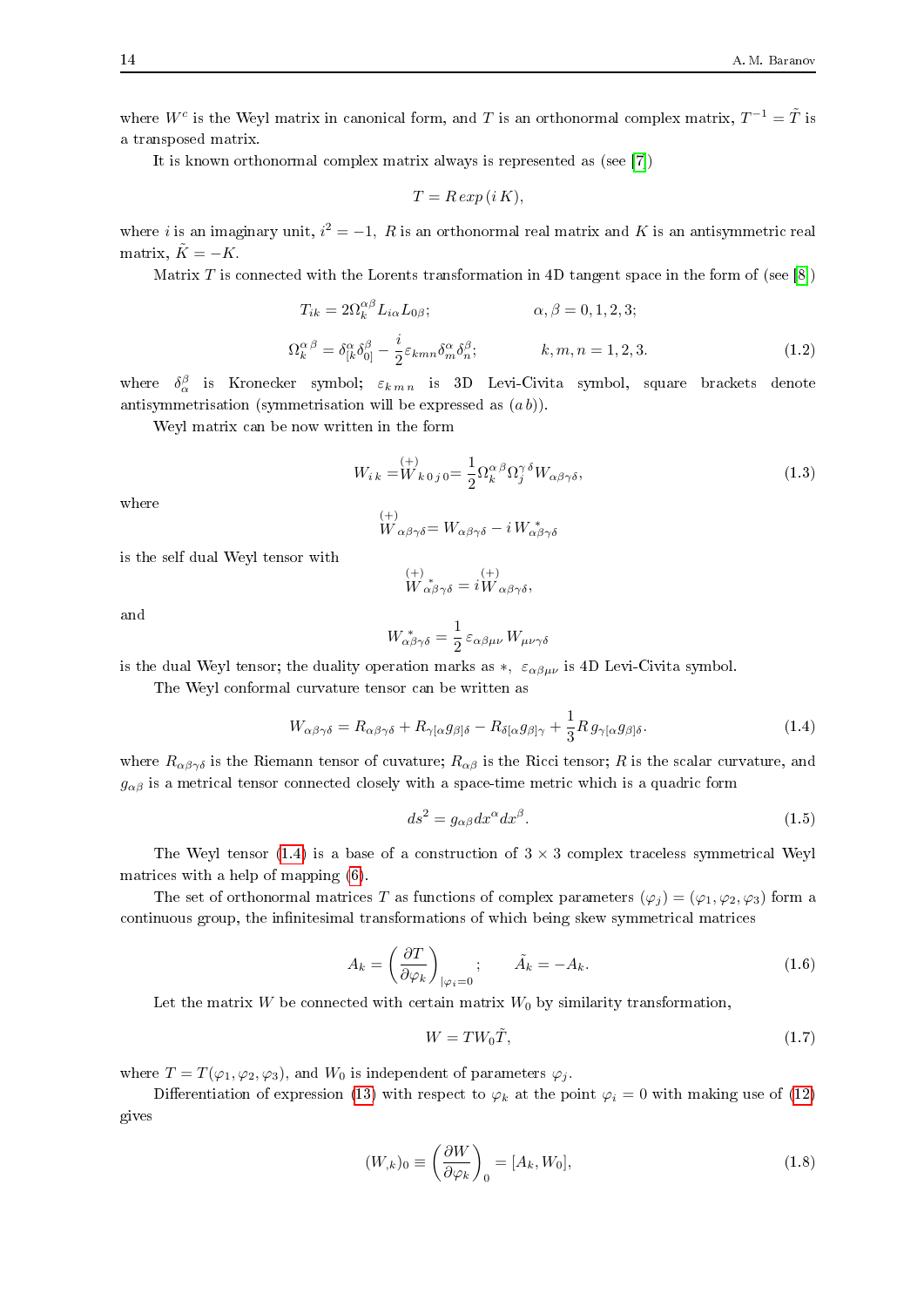where  $[A, B] = AB - BA$  is a commutator of matrices.

It is easy to find now

$$
W_{,j,k} = [A_k, [A_j, W_0]] + [B_{kj}, W_0].
$$
\n(1.9)

Here

$$
B_{kj} = \left(\frac{\partial^2 T}{\partial \varphi_j \partial \varphi_k}\right)_0 - A_k A_j.
$$

Higher order derivatives can be found by a similar procedure.

It can be shown that the rank of the matrix being a function of parameter, may be changed by differentiation. Therefore ranks of the matrices (1.8), (1.9) will perhaps not be equal to rank of the initial matrix (13). If each Weyl matrix  $W$  is supposed to correspond to a gravitational field of certain metric, then the change of the rank of  $W$  (leading to the corresponding change of the Petrov algebraic type) means a transition to a new gravitaional field of another metric. Hence one can consider the expression (1.8), for instance, as a way of "derivation" of a new gravitational field from a primary one. In this case the gravitational field was not supposed to be weak.

We consider now the group of rotation in 3D the Euclidean complex space. Corresponding matrices are

$$
T = exp(\varphi_j X_j). \tag{1.10}
$$

These matrices are the set of orthonormal matrices as functions of complex parameters  $(\varphi_i)=(\varphi_1,\varphi_2,\varphi_3)$  in 3D complex space (summation over repeated indices from 1 to 3 is supposed). Furthermore matrices  $T$  form a continuous group of matrices, where the matrices

$$
X_1 = \left(\begin{array}{ccc} 0 & 0 & 0 \\ 0 & 0 & 1 \\ 0 & -1 & 0 \end{array}\right); \quad X_2 = \left(\begin{array}{ccc} 0 & 0 & 1 \\ 0 & 0 & 0 \\ -1 & 0 & 0 \end{array}\right); \quad X_3 = \left(\begin{array}{ccc} 0 & 1 & 0 \\ -1 & 0 & 0 \\ 0 & 0 & 0 \end{array}\right)
$$
(1.11)

are generators of infinitesimal rotations around corresponding axes and skew symmetrical matrices

$$
X_k = \left(\frac{\partial T}{\partial \varphi_k}\right)_{|\varphi_j=0}; \qquad \tilde{X}_k = -X_k. \tag{1.12}
$$

Further taking  $\varphi_j$  as small parameters we express  $W_3$  as a series

$$
W_3 = W_1^c + W_2^c + [A_i, W_2^c] \varphi_i + \frac{1}{2} [A_i [A_k, W_2^c]] \varphi_i \varphi_k + \dots
$$
\n(1.13)

with the use of formulas (1.8), (1.9), (1.10);  $B_{ik} = 0$  and  $T_2 = T_2(\varphi_i)$  from (3).

This decomposition represents the resulting gravitational field as a sum of fields of given Petrov algebraic types with extra terms due to the choice of non-canonical basis of one of the two summands. The question can now be posed, the gravitational fields of which types are to be added to the sum  $W_1^c + W_2^c$ in order to get, up to the desired degree of approximation, the gravitational field correspponding to  $W_3$ .

On the other hand, a given field can be considered as a superposition of two initial fields plus small corrections.

Now we express (3) as

$$
W_3^c = \tilde{T}_3 W_1^c T_3 + \tilde{T}_3 T_2 W_2^c \tilde{T}_2 T_3, \tag{1.14}
$$

and for the series in small parameters' powers we have

$$
W_3^c = W_1^c + W_2^c - [B_i, (W_1^c + W_2^c)] \eta_i + [A_i, W_2c] \varphi_i - \frac{1}{2} [B_i, [B_k, (W_1^c + W_2^c)]] \eta_i \eta_k + [B_i, [A_k, W_2^c]] \varphi_k \eta_i + \dots, \tag{1.15}
$$

where  $B_i = ((T_3)_{,i})_0$  and  $T_3 = T_3(\eta_i)$ .

It is worth mentioning that if  $W_1^c \equiv 0$ , the decomposition (1.15) describes the non-canonical basis choice, but by an additional rotation it is possible regain the canonical frame, e.g. by a transition from one frame of reference to another.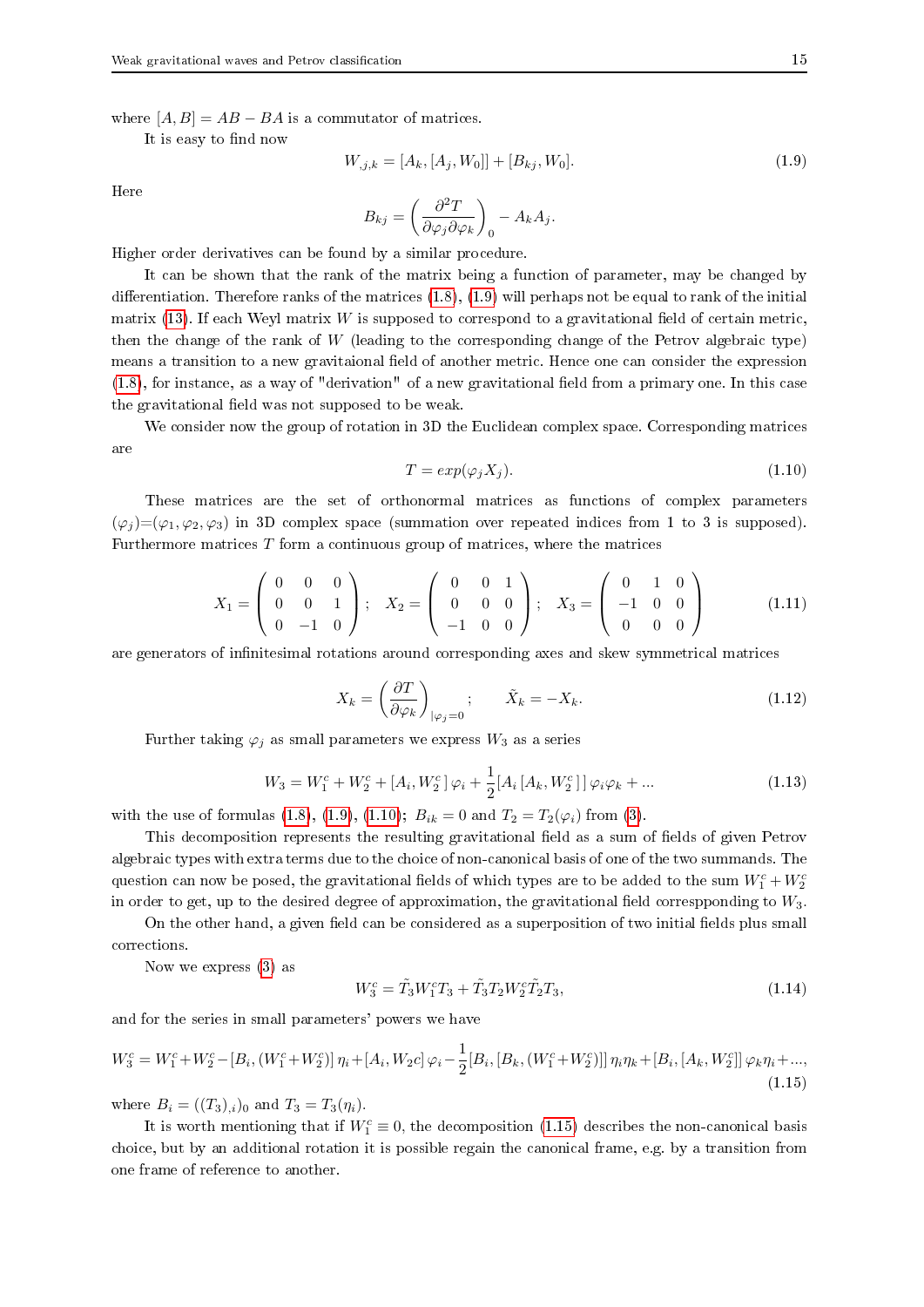#### 2. Weak gravitational fields and Weyl matrices

Taking the Weyl matrix of the algebraic type  $N$  (a wave type) now in its canonical basis,

$$
W_1^c = W_2^c = W_N^c = \begin{pmatrix} 0 & 0 & 0 \\ 0 & 1 & i \\ 0 & i & -1 \end{pmatrix};
$$
\n(2.1)

one may symbolically rewrite the decomposition (1.13) when  $\varphi_1 = 0$ ,  $\varphi_2 = 0$ ,  $\varphi_3 \equiv \varphi$  as

$$
W = 2N + III\varphi + II\varphi^2 + Ia\varphi^3 + \dots \tag{2.2}
$$

(after the commutators were found and their Petrov algebraic types were determined). In symbolic decomposition (2.2)  $W_N^c$  (see (2.1)) is marked here as N.

The matrix of algebraic type  $III$  in canonical form (also a wave type)

$$
W_{III}^{c} = \begin{pmatrix} 0 & 1 & 0 \\ 1 & 0 & -i \\ 0 & -i & 0 \end{pmatrix}
$$
 (2.3)

is marked by symbol of  $III$ .

The symbol of  $II$  corresponds to algebraic type of  $II$  with canonical matrix

$$
W_{II}^{c} = \begin{pmatrix} -2a & 0 & 0 \\ 0 & a+1 & i \\ 0 & i & a-1 \end{pmatrix},
$$
 (2.4)

where  $a$  is a parameter.

Further algebraic type  $I_a$  with canonical matrix

$$
W_{Ia}^c = \begin{pmatrix} 0 & 0 & 0 \\ 0 & 1 & 0 \\ 0 & 0 & -1 \end{pmatrix}
$$
 (2.5)

is marked as symbol of  $Ia$ .

If parameters in decomposition (1.13)  $\varphi_2 = \varphi_3 = 0$ , then the matrix W belongs to type N, since this rotation does not destroy the canonical basis.

The symbolic decomposition (2.2) is similar to one of the peeling-off theorem by Sachs (see e.g. [9] p.131, [10] and [11]), but the parameter  $\varphi$  plays here the role of rotation angle connecting two canonical frame of two matrices (both frame are taken at the same point of the manifold). From this decomposition it is also clear that a superposition of two gravitational fields of type  $N$  with non coinciding frame does not give the resulting field of type  $N$ .

We consider now the possibility to find (in the linear approximation) a new gravitational field, departing from a weak plane gravitational wave in vacuum (algebraic type  $N$ ) with the metric

$$
g_{\mu\nu} = \eta_{\mu\nu} + h_{\mu\nu},\tag{2.6}
$$

where the quantities  $h_{\mu\nu} = h_{\mu\nu}(x^0 - x^1)$  and their derivatives are infinitesimals of the first order;  $h_{\mu\nu} = diag(1, -1, -1, -1); h_{22} = -h_{33}; h_{23} = h_{32}.$  The Weyl tensor in this case coincides with the curvature tensor. It is known that this metric satisfies the Hilbert-Lorentz transversality conditions, and null Killing vector exists,  $\xi_{\mu} = \delta_{\mu}^{0} - \delta_{\mu}^{1}$  giving the direction of propagation of the wave in 4D space.

It is easy to find the connection of the new matrix with the initial one by determinig the Weyl matrix for the initial matric, making use of the expression (1.8) (with  $\varphi = \varphi_3$ ,  $A = X_3 = X$ ), and indentifying the commutator  $[X, W]$  and the new  $\hat{W}$ . For the non-vanishing components we have

$$
\hat{W}_{12} = \hat{W}_{21} = \hat{W}_{22}; \quad \hat{W}_{13} = \hat{W}_{31} = \hat{W}_{23}.
$$
\n(2.7)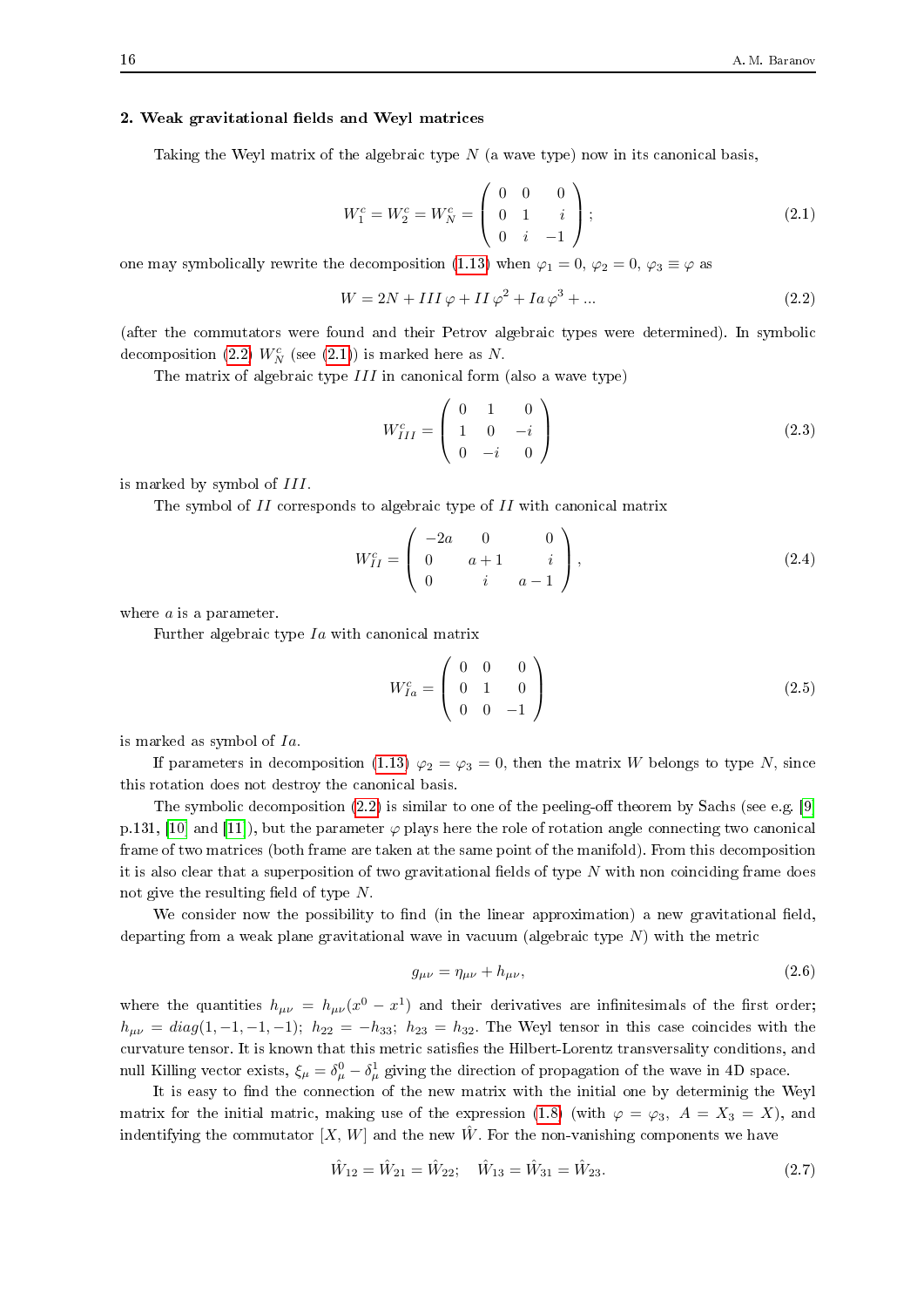The matrix  $\hat{W}$  belongs to Petrov type III, and it can brought to the canonical form by the similarity transformation with

$$
T = \left(\begin{array}{ccc} 0 & -1 & 0 \\ 1 & 0 & 0 \\ 0 & 0 & 1 \end{array}\right) \tag{2.8}
$$

with det  $T = 1$ .

Though this procedure does not influence the variables on which components of the Weyl tensor depends, the vacuum Einstein equations do not hold for the new metric. Straightforward calcutations show that if the metric in linear approximation depends only on the retarded time, and the linearized Einstein equations in vacuum are satisfied, then the space can be of type  $N$  only. Therefore we use in the following calculations the Weyl conformal curvature tensor (1.4) in linear approximation.

Linearized expressions for curvature tonsor, Ricci tensor and scalar curvature can be written in terms of the derivatives of  $\hat{h}_{\mu\nu}$  as follows ( $\hat{h}_{\mu\nu}$  depends on retarded time  $u = x^0 - x^1$ ):

$$
\hat{R}_{\beta\gamma} = \hat{h}^{\alpha}_{(\gamma,\beta),\alpha} - \frac{1}{2}\hat{h}_{,\gamma,\beta} ; \qquad (2.9)
$$

$$
\hat{R} = \hat{h}^{\alpha\beta}_{\quad \alpha\beta} \tag{2.10}
$$

 $\hat{h}=\hat{h}^\alpha_{\;\;\alpha}\,;\,\hat{h}_{\mu\nu}$  describes a new gravitational field. Components of the matrix  $\hat{W}$  are expressed through components of the Weyl tensor as

$$
\hat{W}_{12} = \hat{W}_{1020} + i \hat{W}_{2023}; \quad \hat{W}_{13} = \hat{W}_{1030} + i \hat{W}_{3023}.
$$
\n(2.11)

In the linear approximation

$$
\hat{W}_{1020} = \hat{R}_{1020} + \frac{1}{2}\hat{R}_{12} = \frac{1}{4}(\ddot{\hat{h}}_{02} + \ddot{\hat{h}}_{12});
$$
\n(2.12)

$$
\hat{W}_{2023} = \hat{R}_{2023} - \frac{1}{2}\hat{R}_{30} = -\frac{1}{4}(\ddot{\hat{h}}_{30} + \ddot{\hat{h}}_{31});
$$
\n(2.13)

$$
\hat{W}_{1030} = \hat{R}_{1030} - \frac{1}{2}\hat{R}_{13} = \frac{1}{4}(\ddot{\hat{h}}_{03} + \ddot{\hat{h}}_{13});
$$
\n(2.14)

$$
\hat{W}_{3023} = \hat{R}_{3023} - \frac{1}{2}\hat{R}_{02} = \frac{1}{4}(\ddot{\hat{h}}_{02} + \ddot{\hat{h}}_{12}),
$$
\n(2.15)

where a dot means retarded time derivative.

By virtue of (1.10) and (1.13) the new and old functions  $h_{\mu\nu}$  obey the relations

$$
2h_{22} = \hat{h}_{02} + \hat{h}_{12}; \quad 2h_{23} = \hat{h}_{03} + \hat{h}_{13}; \tag{2.16}
$$

(here integration constants are put equal to zero and only the components  $\hat{h}_{02}, \hat{h}_{12}, \hat{h}_{03}, \hat{h}_{13},$  are suppoted to be non zero).

The relations (2.16) clearly do not fix unambiguously the functions  $\hat{h}_{\mu\nu}$ , so that several variants of their choice exist, for instance

$$
\hat{h}_{02} = \hat{h}_{12} = \hat{h}_{22}; \quad \hat{h}_{03} = \hat{h}_{13} = \hat{h}_{23}; \tag{2.17}
$$

$$
\hat{h}_{02} = \hat{h}_{03} = 0; \quad \hat{h}_{12} = 2\hat{h}_{22}; \quad \hat{h}_{13} = 2\hat{h}_{23}; \tag{2.18}
$$

and so on.

The metric  $\hat{g}_{\mu\nu}$  satisfies Einstein equations with a traceless energy-momentum tensor [12]

$$
T_{\mu\nu} = m_{\mu} l_{\nu} + l_{\mu} m_{\nu}
$$
\n(2.19)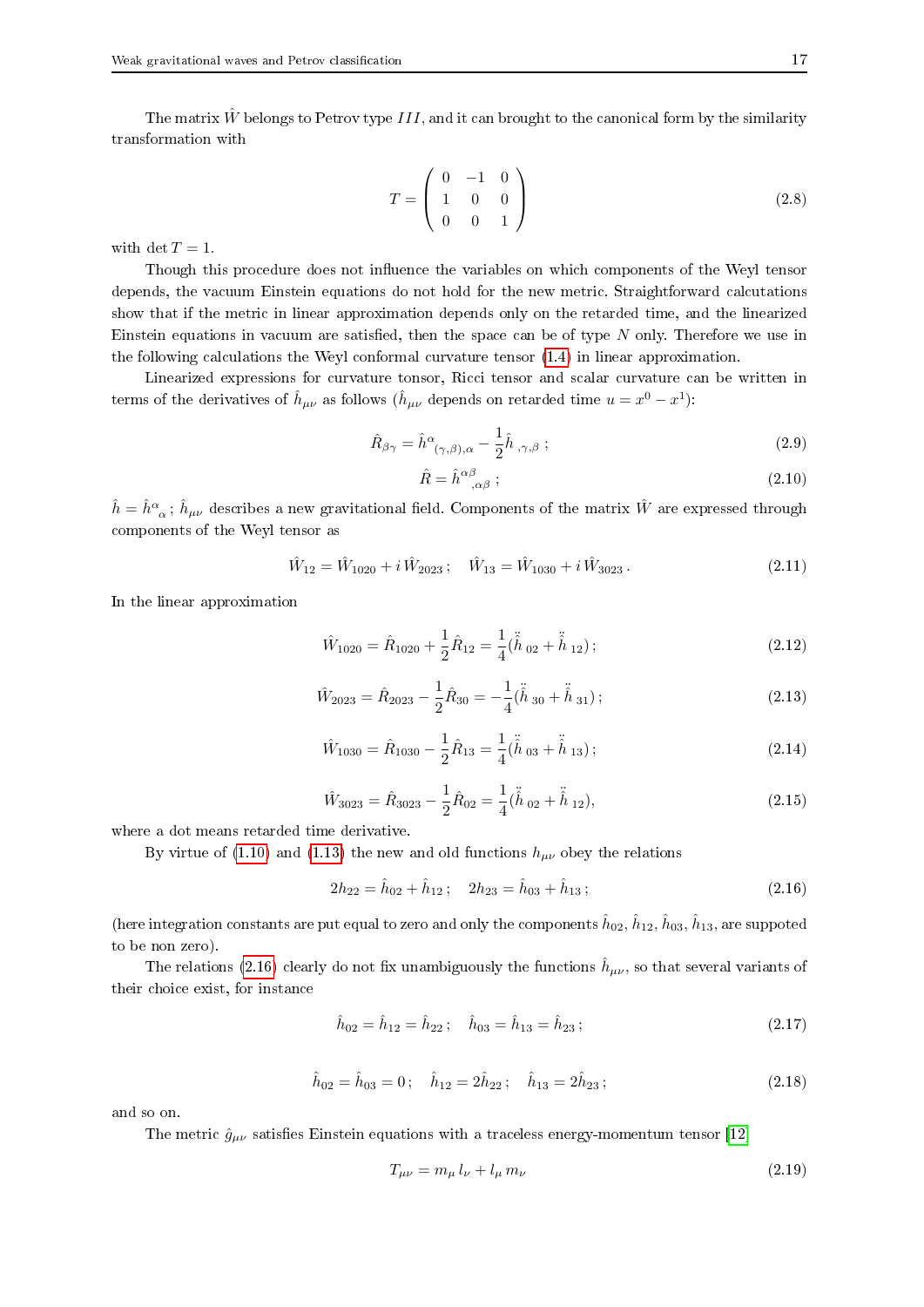with

$$
m_{\mu} = b \, \delta_{\mu}^{2} + a \, \delta_{\mu}^{3} \, ; \quad l_{\mu} = \delta_{\mu}^{0} - \delta_{\mu}^{1} \, ; \quad m_{\mu} m^{\mu} < 0 \, ; \quad l_{\mu} l^{\mu} = 0 \, ; \quad m_{\mu} l^{\mu} = 0 \, ; \quad b = -\frac{1}{8\pi} \tilde{h}_{22} \, ; \quad a = -\frac{1}{8\pi} \tilde{h}_{23}
$$

and  $T^{\mu}_{\mu} = 0$ ,  $T^{\mu}_{\nu,\mu} = 0$  (in this approximation).

This energy-momentum tensor may be written in matrix block form as

$$
(T_{\mu\nu}) = \begin{pmatrix} 0 & C \\ \tilde{C} & 0 \end{pmatrix}, \tag{2.20}
$$

where matrix  $C$  is

$$
C = \left(\begin{array}{cc} b & a \\ -b & -a \end{array}\right) \tag{2.21}
$$

with det  $C = 0$ .

We investigate now the tensor  $T_{\mu\nu}$  independently of its origin. Consider the eigenvalue problem

$$
T^{\mu}_{\ \nu}Y^{\nu} = \lambda Y^{\mu},\tag{2.22}
$$

where  $Y^{\nu}$  are the eigenvectors, and  $\lambda_{(\nu)}$  are eigenvalues.

All eigenvalues  $\lambda_{(\nu)}$  are equal to zero, and eigenvectors (in this case there is no timelike one) are

$$
Y^{\mu} = l^{\mu} + n^{\mu},\tag{2.23}
$$

here  $n^{\mu}n_{\mu} < 0$ ;  $n^{\mu} = a \delta^{\mu}_{2} - b \delta^{\mu}_{3}$ ;  $n^{\mu}l_{\mu} = n^{\mu}m_{\mu} = 0$ .

Hence  $T_{\mu\nu}$  is energy-momentum tensor of some null field (on the properties of energy-momentum tensor of the null electromagnetic field see e.g. [9], p.65).

Furthermore energy-momentum tensor as matrix (see  $(2.20)$ ) is a nilpotent matrix of index 3, i.e.  $(T_{\mu\nu})^3 = 0$ . The energy-momentum tensor of the electromagnetic high frequency radiation in the form of  $T_{\mu\nu} \propto l_{\mu} l_{\nu}$  is the nilpotent matrix of index 2. And else, in accordance to classification of Plebański [13] tensor  $T_{\mu\nu}$  from (2.19) belongs to degenerate third type and such energy-momentum tensor can not describe macro distribution of matter.

It is worth mentioning that the optical expansion scalars of the congruences with tangent vectors  $l^{\mu}$  and  $n^{\mu}$  vanish,

$$
\varepsilon = \frac{1}{2} l^{\mu}_{;\mu} = \frac{1}{2} n^{\mu}_{;\mu} = 0, \qquad (2.24)
$$

so that  $Y^{\mu}_{;\mu} = 0$  (in the considered approximation).

The optical scalars describing rotation and shear of these congruences vanish too. Thus the congruence with tangent vector  $Y^{\mu}$  in the first approximation behaves as a laminary flow of perfect fluid (free electromagnetic radiation behaves likewise).

### Conclusion

In the paper the superposition of Weyl matrices with different canonical bases as sum these matrices with a point of view of Petrov's algebraic classification of gravitational fields is considered. Weyl matrices are close connected with the algebraic classification of spaces. At first, the superposition of the Weyl matrices has physical interpretation in superposition of weak gravitational fields and may be used for getting resulting gravitational field. At second, such superposition of the Weyl matrices gives new Weyl matrix of concrete algebraic type corresponding to a new gravitational field. All this it is demonstrated at example of sum two Weyl matrices with wave type  $N$ . As result we have in linear approximation the metric of the new gravitational field with traceless energy-momentum tensor which is nilpotent matrix of index three. Here we must say that energy-momentum tensor of the electromagnetic high frequency radiation is the nilpotent matrix of index two. Moreover the optical expansion scalars, the optical scalars